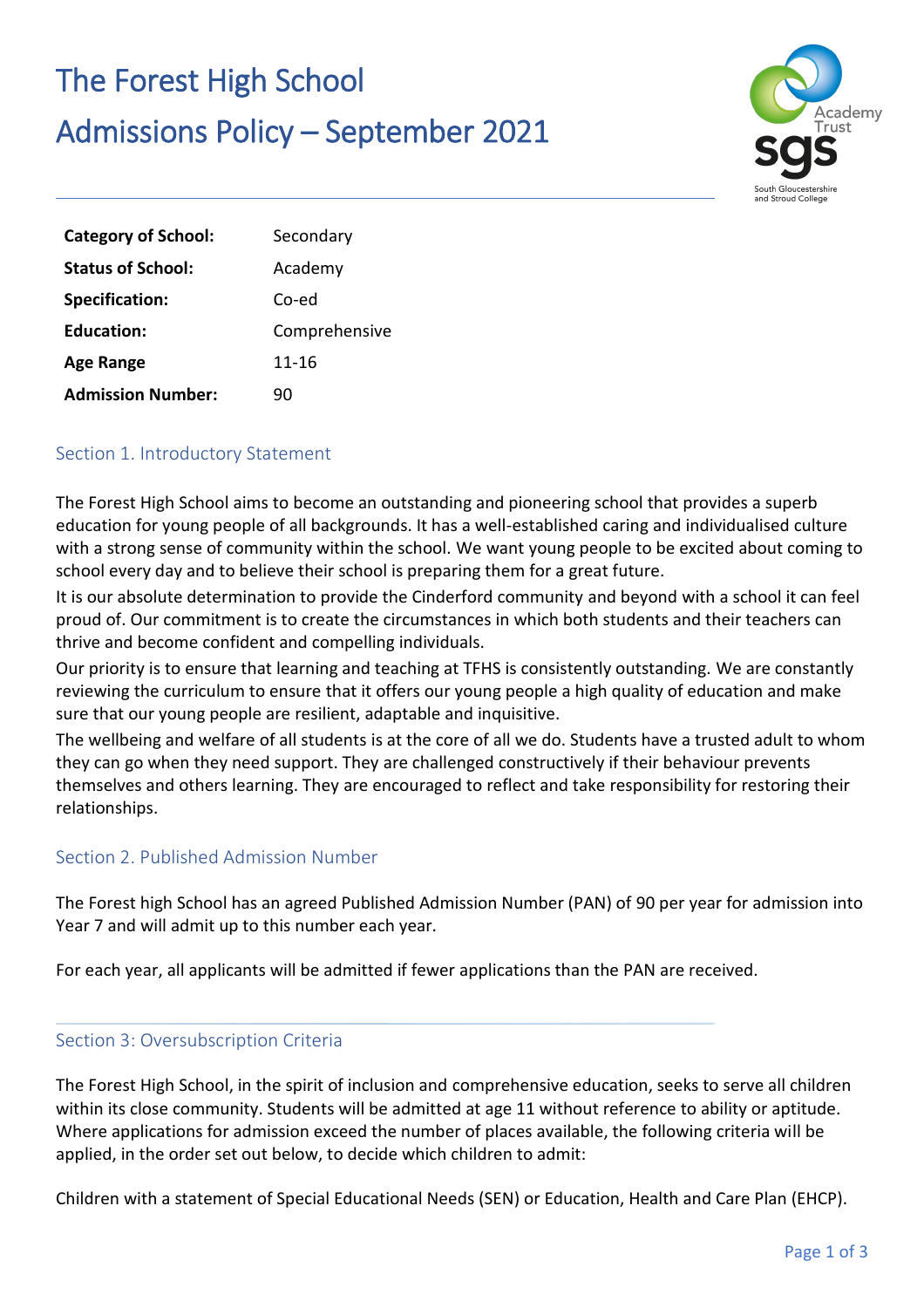## The Forest High School

# Admissions Policy – September 2021



- 1. Where the child is 'Looked After'. A 'looked after child' or a child who was previously looked after but immediately after being looked after became subject to an adoption, residence, or special guardianship order \*.
- 2. Children who will have siblings attending the school at the time the applicant child is admitted. For this purpose, sibling refers to brother or sister, half brother or sister, adopted brother or sister, step brother or sister, or the child of the parent/carer's partner, and in every case, the child must be living in the same family unit at the same address, at the time of application.
- 3. Children with the strongest geographical claim, measured in a straight line from the ordnance survey address point of the child's home address (including flats) to the ordnance survey address point of the school, using the Local Authority's computerised measuring system, with those living closer to the school receiving the higher priority.

Where any particular category at points 1-2 above is oversubscribed, criterion 3 (strongest geographical claim based on straight line distance) will be used to determine which child is offered a place.

In the event of a tie between two or more children when applying criterion 3 (strongest geographical claim based on straight line distance) where there are not enough places available to offer all children a place at the school, a process of random allocation will be followed by Governors. This will be in the form of a manual process which is overseen by an independent person. Where twins or children from multiple births are part of a random allocation process they will be considered as one applicant.

#### *\* Looked After Children/Previously Looked After Children Definition*

*A 'looked after child' ( 1 ) or a child who was previously looked after but immediately after being looked after became subject to an adoption ( 2 ) child arrangements order (residency order) ( 3 ) or special guardianship order ( 4) .* 

*1) A 'looked after child' is a child who is (a) in the care of a local authority, or (b) being provided with accommodation by a local authority in the exercise of their social services functions (see the definition in Section 22(1) of the Children Act 1989) at the time of making an application to a school. In Gloucestershire, such children are referred to as Children in Care.* 

*(2) This includes children who were adopted under the Adoption Act 1976 (see section 12 adoption orders) and children who were adopted under the Adoption and Childrens Act 2002 (see section 46 adoption orders).* 

*(3) Under the provisions of section 12 of the Children and Families Act 2014, which amend section 8 of the Children Act 1989, residence orders have now been replaced by child arrangements orders.* 

*(4) See Section 14A of the Children Act 1989 which defines a 'special guardianship order' as an order appointing one or more individuals to be a child's special guardian (or special guardians). You will need to detail this under your sixth form criteria also if you have one.* 

### Section 4. Appeals

If your application for a school place is unsuccessful, you will be advised of the appeal process with the outcome of the application.